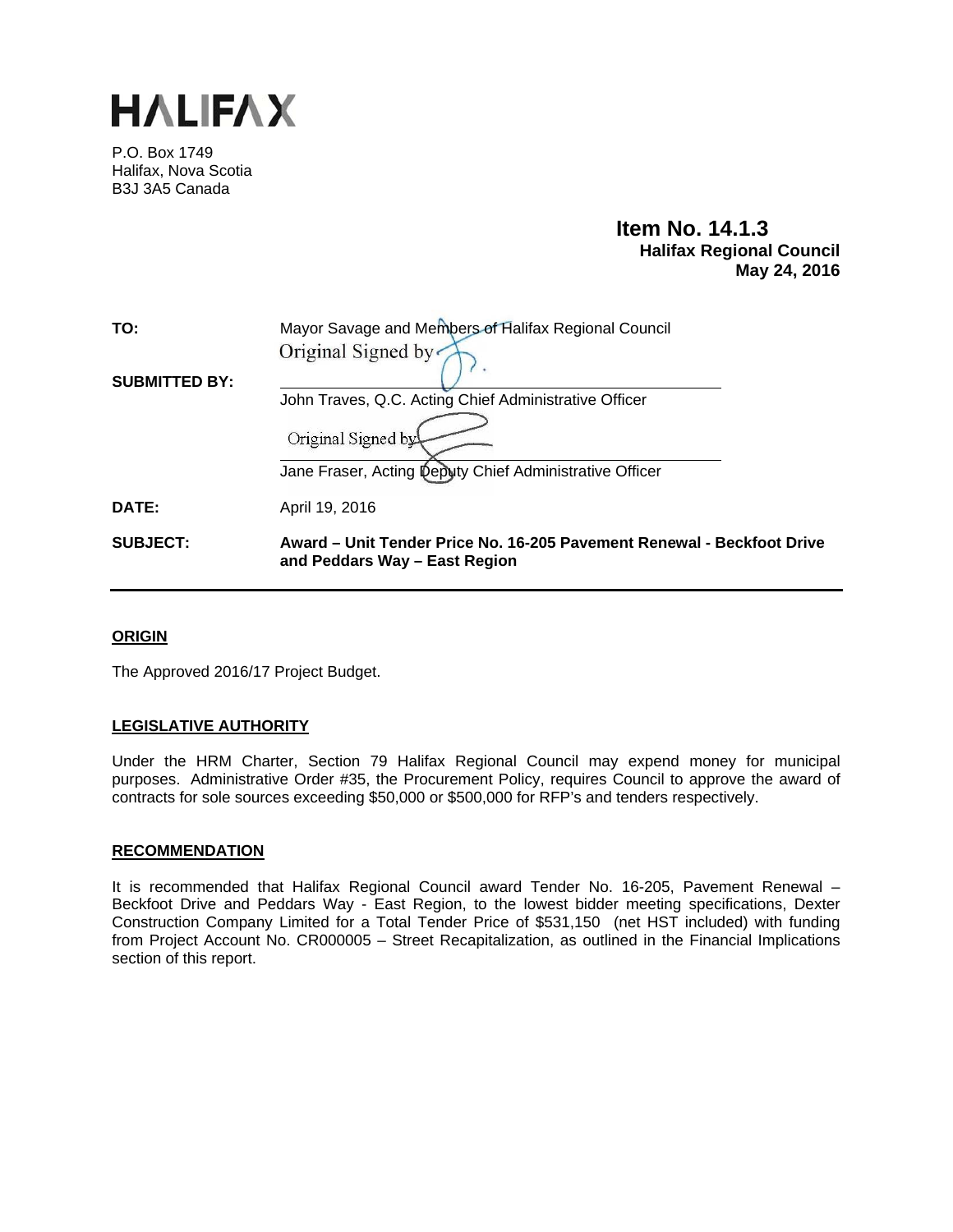# **BACKGROUND**

The Approved 2016/17 Project Budget includes funds for the street recapitalization of Beckfoot Drive from Peddars Way to the end, and Peddars Way from Oathill Crescent to Manor Drive.

## **DISCUSSION**

Tender No. 16-205 was publicly advertised on the Province of Nova Scotia's Procurement website on March 31, 2016 and closed on April 14, 2016. Bids were received from the following companies:

| <b>Bid Price (net HST included)</b> |  |
|-------------------------------------|--|
| \$531,150*                          |  |
| \$540,571                           |  |
| \$551.992                           |  |
| \$556.544                           |  |
| \$616,288                           |  |
|                                     |  |

#### **\*recommended bidder**

The scope of work on Beckfoot Drive generally consists of full depth removal of existing asphalt, installation of new asphalt, replacement of existing asphalt curb with new concrete curb and gutter, driveway reinstatement, catch basin and underdrain installation and associated reinstatement.

The scope of work on Peddars Way generally consists of full depth removal of existing asphalt, installation of new asphalt, installation of some new concrete sidewalk, replacement of some concrete sidewalk, curb, and gutter, driveway reinstatement, and other associated work.

It is anticipated that work will commence within three weeks of the tender award and take 8 weeks to complete.

This is a **UNIT PRICE** contract and the cost will be dependent upon the actual quantities measured and approved by the HRM Project Manager.

There are no Local Improvement Charges associated with this work.

## **FINANCIAL IMPLICATIONS**

Based on the lowest tendered price of \$509,320 plus net HST of \$21,830, for a net total of \$531,150, funding is available in the Approved 2016/17 Project Budget from Project Account No. CR000005 – Street Recapitalization. The budget availability has been confirmed by Finance.

## Budget Summary: **Project Account No. CR000005 – Street Recapitalization**

 Cumulative Unspent Budget \$ 27,609,633 **Less: Tender No. 16-205 \$ 531,150 \***  Balance \$ 27,078,483

\*The projects included in this tender were estimated in the Approved 2016/17 Project Budget at \$695,000.